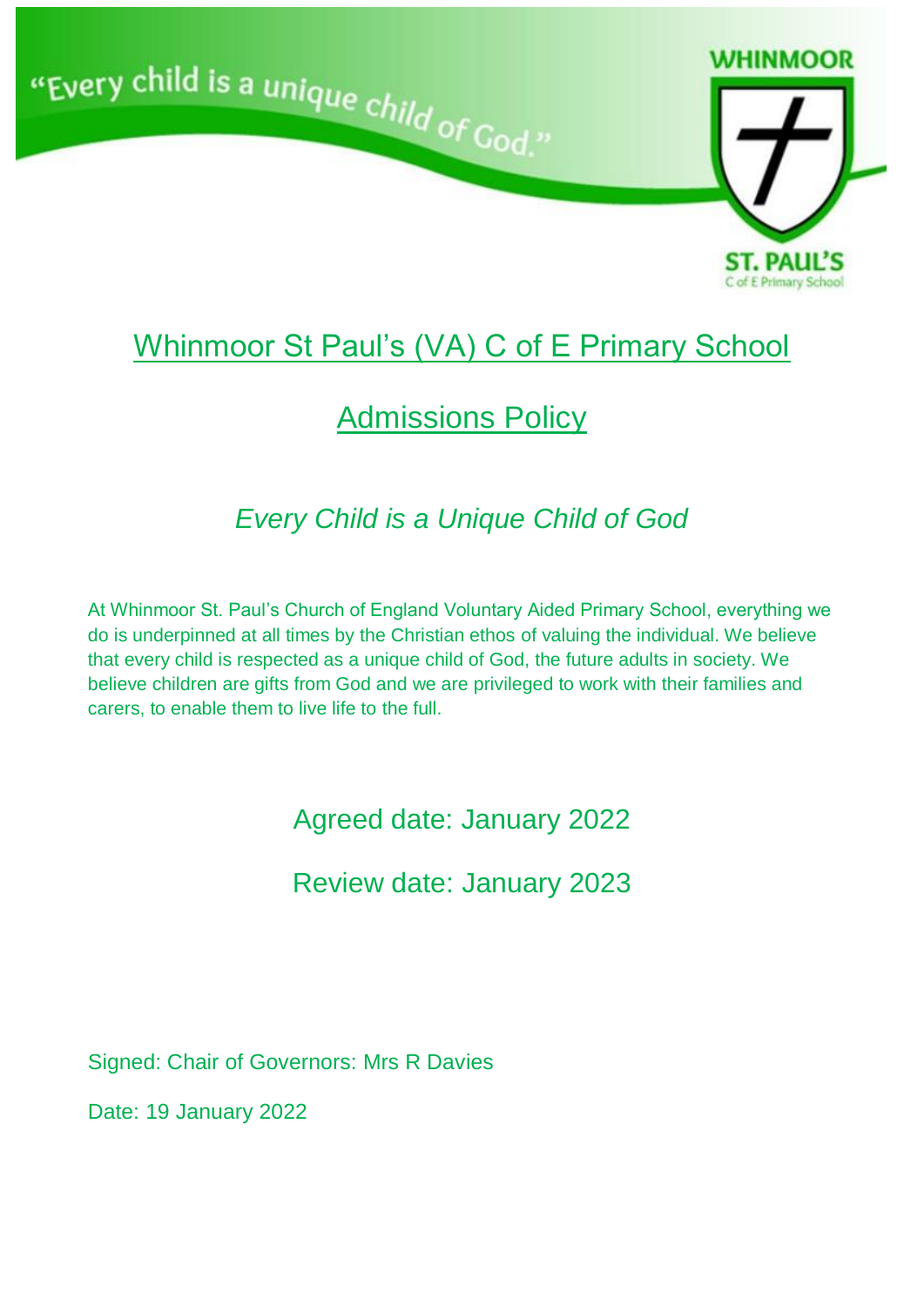# **WHINMOOR ST PAUL'S CHURCH of ENGLAND (VOLUNTARYAIDED) PRIMARY SCHOOL WHINMOOR CRESCENT LEEDS LS14 1EG Telephone: 0113 2657250**

## **ADMISSIONS POLICY 2023-2024**

Whinmoor St Paul's Primary School is a Church of England Voluntary Aided Primary School and is run in accordance with the trust deeds of such an establishment. We are an inclusive school that aims to provide education of the highest quality within a Christian context. Christian values will guide our decision making and permeate every area of school life. It is closely linked with St Paul's Church and serves as a neighbourhood school.

The Governing Body and staff of Whinmoor St Paul's Primary School take as our first priority the responsibility to safeguard and promote the welfare of our pupils, to minimise risk and to work together with other agencies to ensure rigorous arrangements are in place within our school to identify, assess, and support those children who are suffering harm and to keep them safe and secure whilst in our care.

# **Our Mission and Ethos**

At Whinmoor St Paul's Primary school we believe that every child is a unique child of God and lives in a world that God has made.

We aim:

- *To provide a safe nurturing environment where every child can achieve his/her full potential*
- *To inspire a lifelong love of learning*
- *To value all faiths and cultures and to celebrate diversity*
- *To develop a sense of respect and responsibility towards self, others and the world in which we live*
- *To build strong relationships with the local community, our city and the wider world*

And to do all this as a caring community based on strong Christian values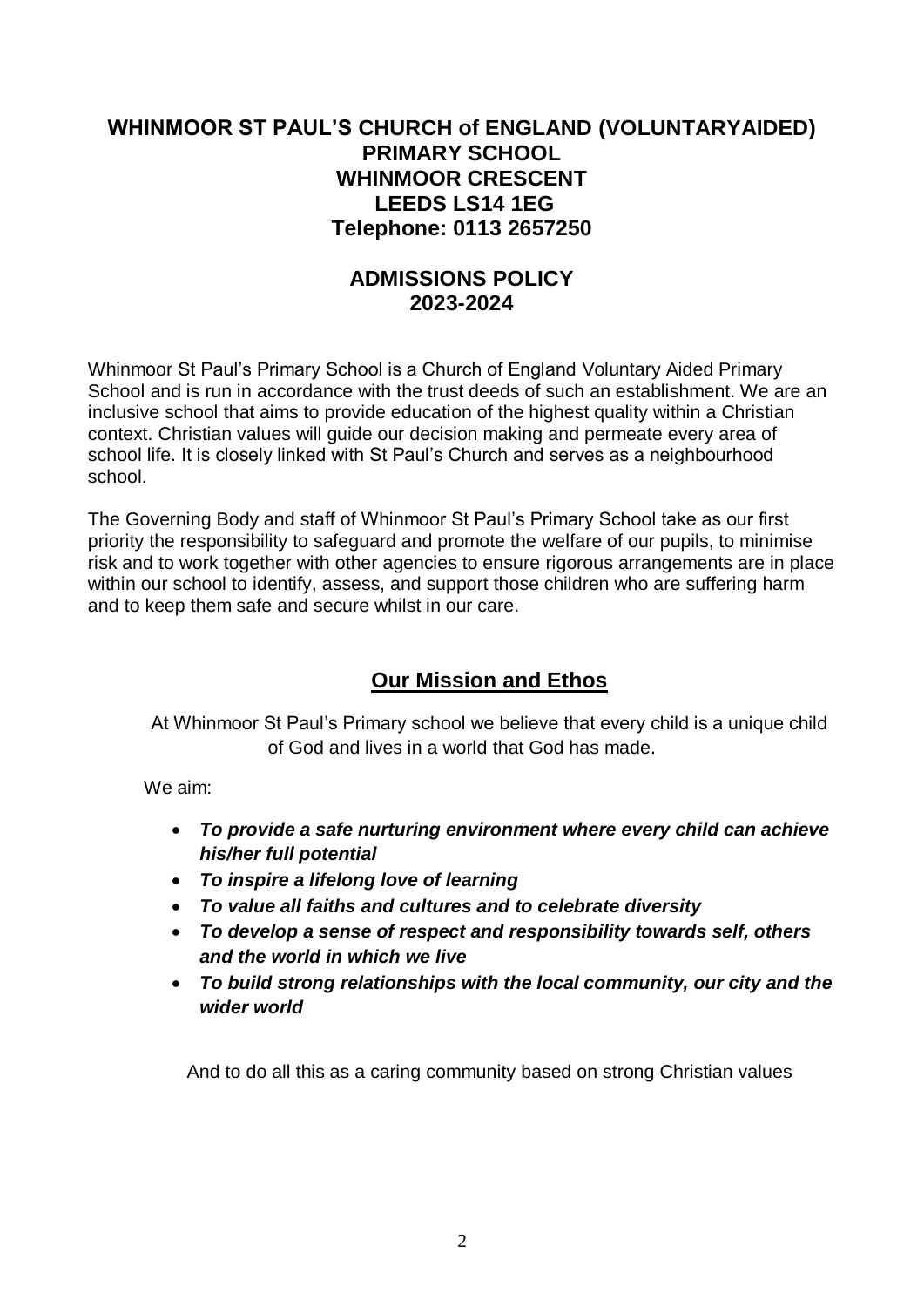### **Applications for admission to Foundation Stage 2 (Reception Class)**

Admissions to Whinmoor St Paul's are part of the co-ordinated admission arrangements of the Local Authority, however the governing body are the "admissions authority" that is, the legal body responsible for admissions.

The planned admission number for Reception year is 30 children.

### **Important**:

All applicants **must** complete and return to the school the school's Supplementary Information Form (SIF), available from the school in addition to the local authority common preference form. The school governors use the information provided on the form to apply the oversubscription criteria.

If the SIF is not completed governors will consider the application under the 'local priority places' section.

The arrangements in this policy are for admission to the main school and do not apply to those being admitted for nursery provision. **Attendance at the nursery does not guarantee a place in the main school and parents must apply for a place in the Reception class using the Local Authority on-line system or the common preference form**.

Application should be made using the Local Authority on line service which opens on 1 November 2022 or the common preference form, which should be completed and returned by 15 January 2023 to Admissions Leeds City Council or the school. A Supplementary Information Form should be returned to the school if the application is to be considered against the 'Faith Priority' category. Parents will be notified on 19 April 2023 by the Local Authority of the school offered.

A child with a statement of Special Educational Needs or Education Health and Care Plan (EHCP) that names Whinmoor St Paul's School in the statement/plan will be admitted without regard to the criteria below. This is a statutory entitlement under S.324 of the Education Act 1996.

Children who are "looked after"\*\*\* by the Local Authority will be offered under priority 1.

In the event of twin/multiple birth siblings being placed 30 and 31 governors will admit the remaining twin / other multiple birth siblings as 'excepted children' under the school admissions code 2014.

In the event that the number of applications is greater than the admission number of 30, the following criteria will operate to establish an applicant's success in gaining a place at the school: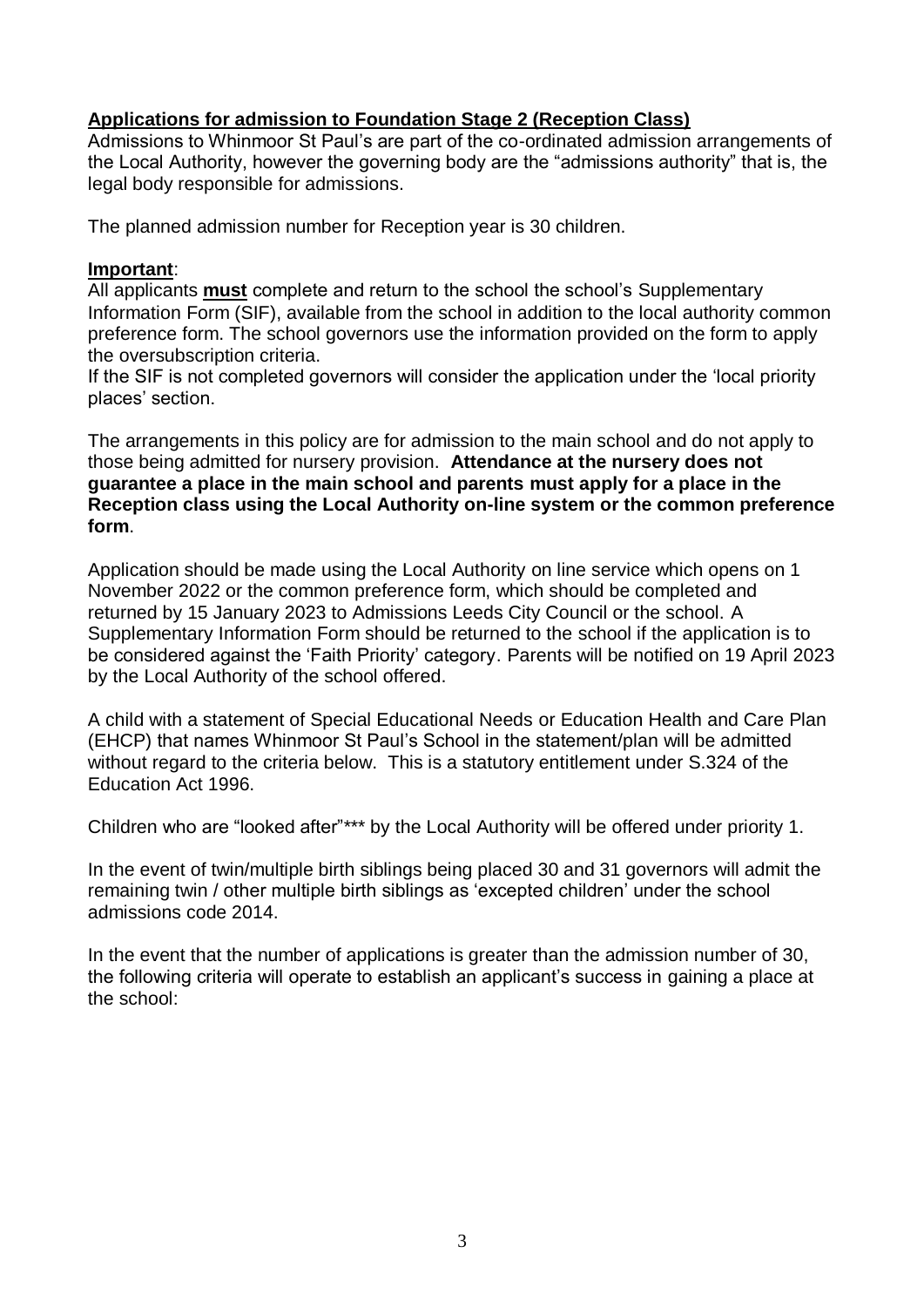# **CRITERIA FOR ADMISSION**

- 1. Priority will be given to 'looked after'\*\*\* children and those children who were previously looked after but immediately after being looked after became subject to adoption, a child arrangements order or special guardianship order and for whom St Paul's has been expressed as a preference. This includes internationally adopted previously looked after children (see definitions)
- 2. Pupils without a statement but who have Special Educational Needs, exceptional medical or mobility needs, that can only be met at Whinmoor St.Paul's. [see note C]
- 3. Local Children '**Local Priority'** Places

 60% of the remaining places after allocation to children with educational /social or medical need not statemented will be allocated in this category. We will give priority to parents who include a preference for their nearest priority school (see note 6). In the event that there are insufficient applications within this category the remaining places will be allocated to applicants for 'Faith Priority' places.

Where there are more applications for places based on 'Local Priority' than places available, places will be allocated in the following order of priority:

- A. An applicant has a brother or sister\*\* who will be attending the school at the time the younger child starts.
- B. Children for whom this is their nearest primary school.

#### "Tie Breaker"

In the event of more applications than places in either of the above criteria the family living closest to the school measured by straight line from the front entrance of the home to the centre of the main school building, as defined by the local authority, will be allocated a place.

### 4. Christian Commitment '**Faith Priority'** Places

40% of the remaining places after allocation to children with educational /social or medical need not statemented will be allocated in this category. In the event that there are insufficient applications within this category the remaining places will be allocated to applicants for 'Local Priority' places.

*In the event that during the period specified (which is the year prior to the date of application) for attendance at worship the church or, in relation to those of other faiths, relevant place of worship has been closed for public worship and has not provided alternative premises for that worship, the requirements of these admissions arrangements in relation to attendance will only apply to the period when the church or in relation to those of other faiths, relevant place of worship or alternative premises have been available for public worship.*

Where there are more applications for places based on 'Faith Priority' than places available, places will be allocated in the following order of priority: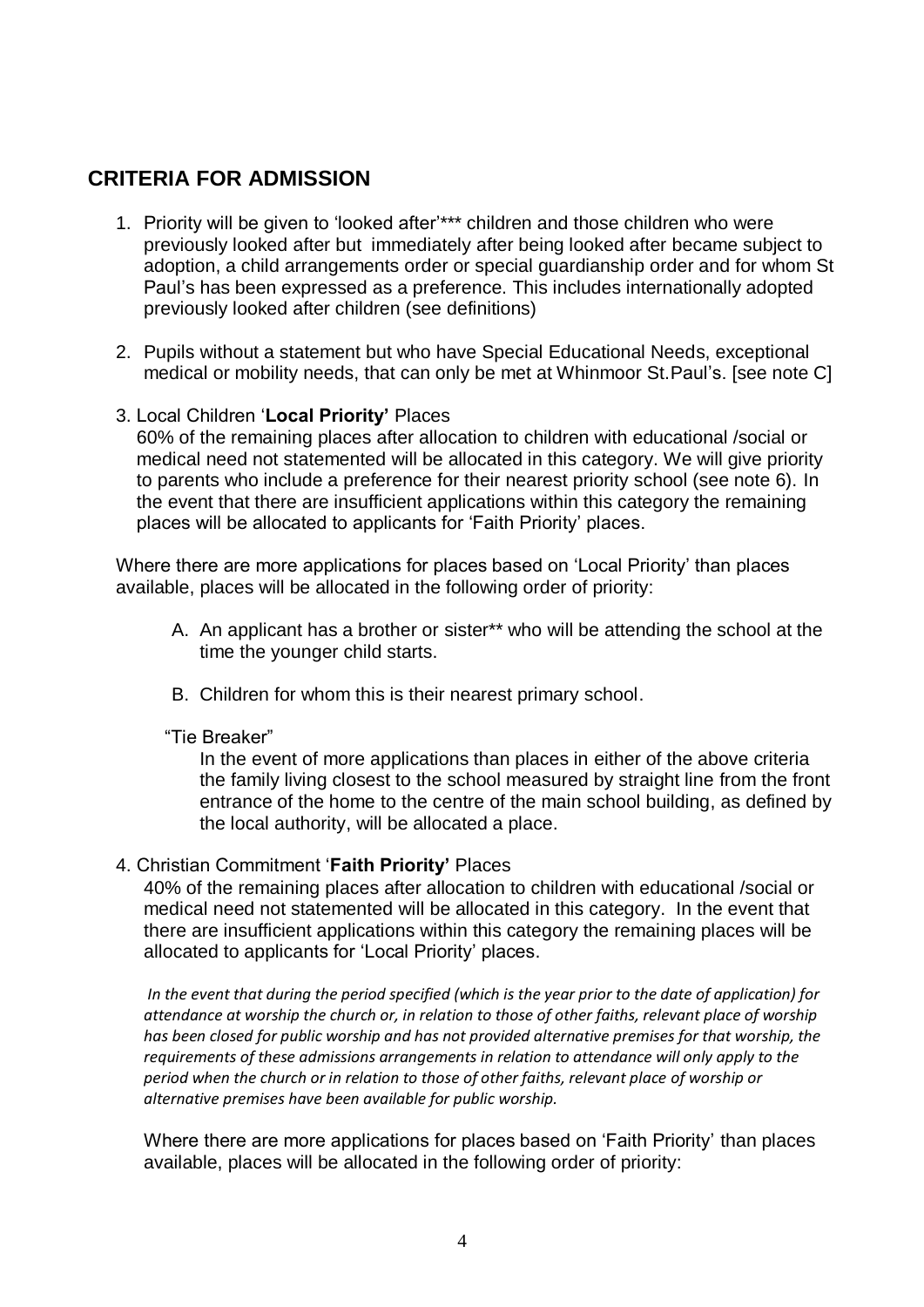- A. An applicant has a brother or sister\*\* who will be attending the school at the time the younger child starts.
- B. The family\* is 'at the heart of the church'  $-$  a frequent worshipper: family\* usually worships at least twice a month at an Anglican Church.
- C. The family\* is 'attached to the church'  $-$  a regular worshipper: family\* usually worships once a month at an Anglican Church.
- D. The family\* worships at least monthly with another Christian Community i.e. Churches in association with Churches Together in Britain and Ireland or one which is in full sympathy with its Trinitarian Creed.
- E. The family\* are practising members of one of the major world faiths represented in Britian [ that is Sikhism Islam, Hinduism Judaism, Buddhism] and attending the place of worship at least monthly.
- "Tie Breaker"

In the event of more applications than places in any of the above criteria the family living closest to the school measured by straight line from the front entrance of the home to the centre of the main school building as defined by the local authority will be allocated the remaining place(s).

## **Admission of children below statutory school age:**

All places will be offered a September start date.

Parents have the right to defer the start date until later in the school year, but not later than the term following the child's fifth birthday or the beginning of the summer term. Parents have the right to take the place on part time basis until later in the school year, but not later than the term following the child's fifth birthday or the beginning of the summer term.

Statutory school age is the beginning of the term following the child's fifth birthday.

### **Deferment for summer born children**.

Parents of children born between 1 April and 31 August 2019 who wish to defer entry into Reception until September 2024 should still apply in the normal admission round for 2023, and indicate this on their preference form, and attach any evidence of the need for deferment from any associated professionals. The parent will be invited to a panel including early years' education experts and headteachers where their individual case will be considered. This will ensure the opportunity to reflect on the long term impact of that decision, and balance this against the child's current needs.

### **Children educated outside of their chronological age group**

A request may be made for a child to be admitted outside of their normal age group, for example if the child is gifted and talented or has experienced problems such as ill health. In addition, the parents of a summer born child (a child born between 1st April and 31st August) may request that the child be admitted out of their normal age group, to Reception rather than Year 1. Parents should still apply in the normal admission round for 2023, and indicate their request on the preference form – specifying why admission out of normal year group is being requested and the year group in which they wish their child to be allocated a place. In addition, applications should be made by letter addressed to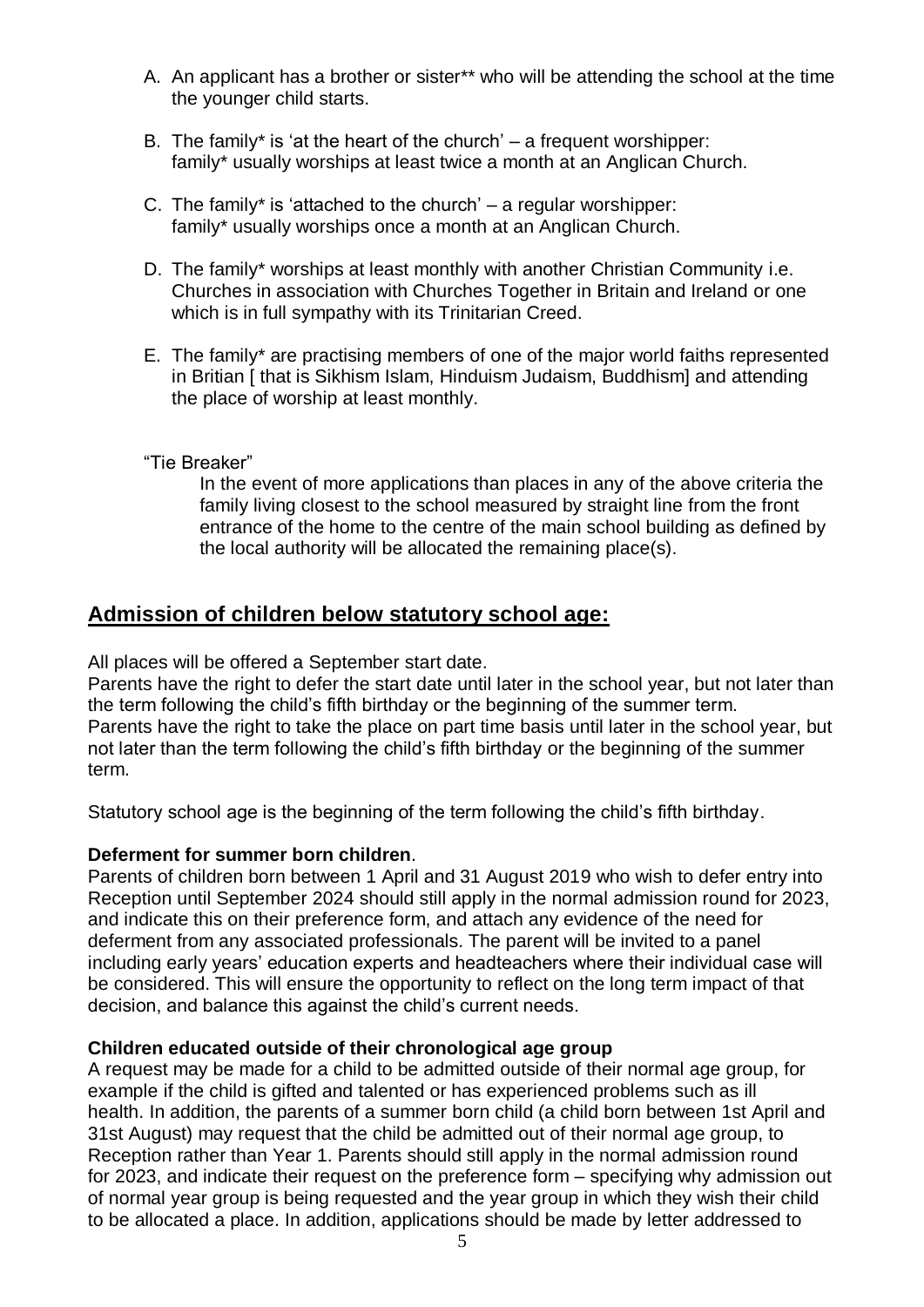the Headteacher and any relevant accompanying evidence should be attached. These applications must be submitted to the school by the closing date. These applications will be put before the Governing Body who will consider the applications and notify the parents in writing whether the request is agreed. There is no right of appeal against a decision relating to admission out of chronological age.

# **Waiting List**

If parents are unsuccessful in obtaining a place at Whinmoor St Paul's, they will be asked whether they would like their child to remain on the waiting list. All waiting lists will be held in criteria order of the admission policy and will close at the end of the academic year. Each time a child is added, the list is ranked again in line with the oversubscription criteria in this policy. Under the Admissions Code, looked after children, previously looked after children and those allocated a place at the school in accordance with a Fair Access Protocol must take precedence over those on a waiting list.

# **Appeals**

If an application is refused you can appeal against the governors' decision by writing to the Chair of Governors, care of the school. This must be done within 20 days of receiving the letter refusing a place. Your appeal will be heard by an independent panel and their decision will be sent to you in writing. Parents can only appeal once in any given academic year. A repeat appeal will only be considered if there has been a major change in circumstances, for example a change of address.

# **Late applications**

Applications for places in the reception class beginning in September which are received after the publicised deadline will be considered by the governors; but unless there are exceptional reasons supported by evidence (e.g. proof of postage) for the application being late, preference will be given to applicants who met the application deadline.

## **Applications for admission to school at any other time**

### **In-Year applications**

We have the responsibility for considering requests to join our school in-year, or for Reception places after the start of the school year.

We are part of the Leeds coordinated in-tear application scheme. To apply for a place, an in-year online application form should be completed and returned to Leeds City Council. This is available on [www.leeds.gov.uk.](http://www.leeds.gov.uk/) The Application will then be sent on to all school(s) you have applied for and our school will decide whether we can offer a place.

If we refuse to offer a place, we will confirm this in writing to you, explaining the reasons, and that you have the right to appeal and we must tell you our decision within 15 school days. Your child will be added to our school's waiting list automatically for that school year. Where any vacancy arises, places will be offered from the waiting list based on the oversubscription criteria within this policy.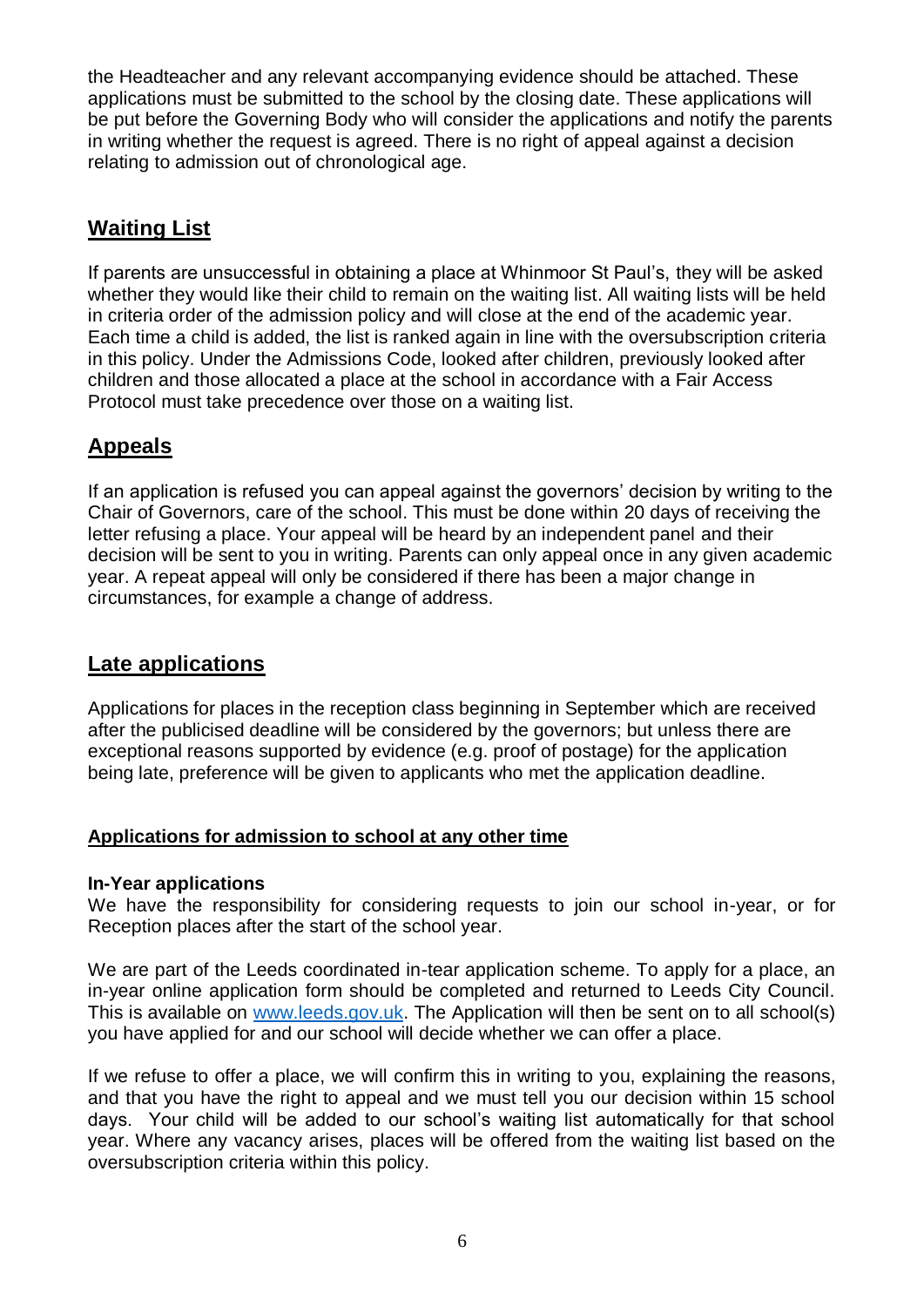# **Definitions**

\*'family' in this case can be the child or one or more parents/carers

\*\*Definition of brother and sister includes half, foster, adoptive and step brothers and sisters.

# \*\*\*Looked After

A 'looked after child' or a child who was previously looked after but immediately after being looked after became subject to an adoption, child arrangements, or special guardianship order\* including those who appear [to the admission authority] to have been in state care outside of England and ceased to be in state care as a result of being adopted.

A looked after child is a child who is

- in the care of a local authority, or
- being provided with accommodation by a local authority in the exercise of their social services functions (see the definition in Section 22(1) of the Children Act 1989).

A previously looked after child is any child who was previously looked after but stopped being so because they were (one of the following)

- adopted
- became subject to a Special Guardianship order
- became subject to a Child Arrangements Order

\*An adoption order is an order under the Adoption Act 1976 (see Section 12 adoption orders) and children who were adopted under the Adoption and Children Act 2002 (see Section 46 adoption orders).

A 'child arrangements order' is an order settling the arrangements to be made as to the person with whom the child is to live under Section 8 of the Children Act 1989 as amended by Section 14 of the Children and Families Act 2014. Section 14A of the Children Act1989 defines a 'special guardianship order' as an order appointing one or more individuals to be a child's special guardian (or special guardians

*This group includes those children who appear (to the admission authority) to have been in state care outside of England and ceased to be in state care as a result of being adopted (or became the subject to a child arrangements order or special guardianship order)*

### **Note 6**

### If you live in Leeds

If you live in Leeds and your closest school is a school in another local authority, then your closest Leeds school by straight-line distance will be your nearest priority school. You can apply for any school but the nearest priority only applies to Leeds schools. It includes all community and voluntary controlled schools, as well as Foundation Schools and Academies which have chosen to include a priority for nearest.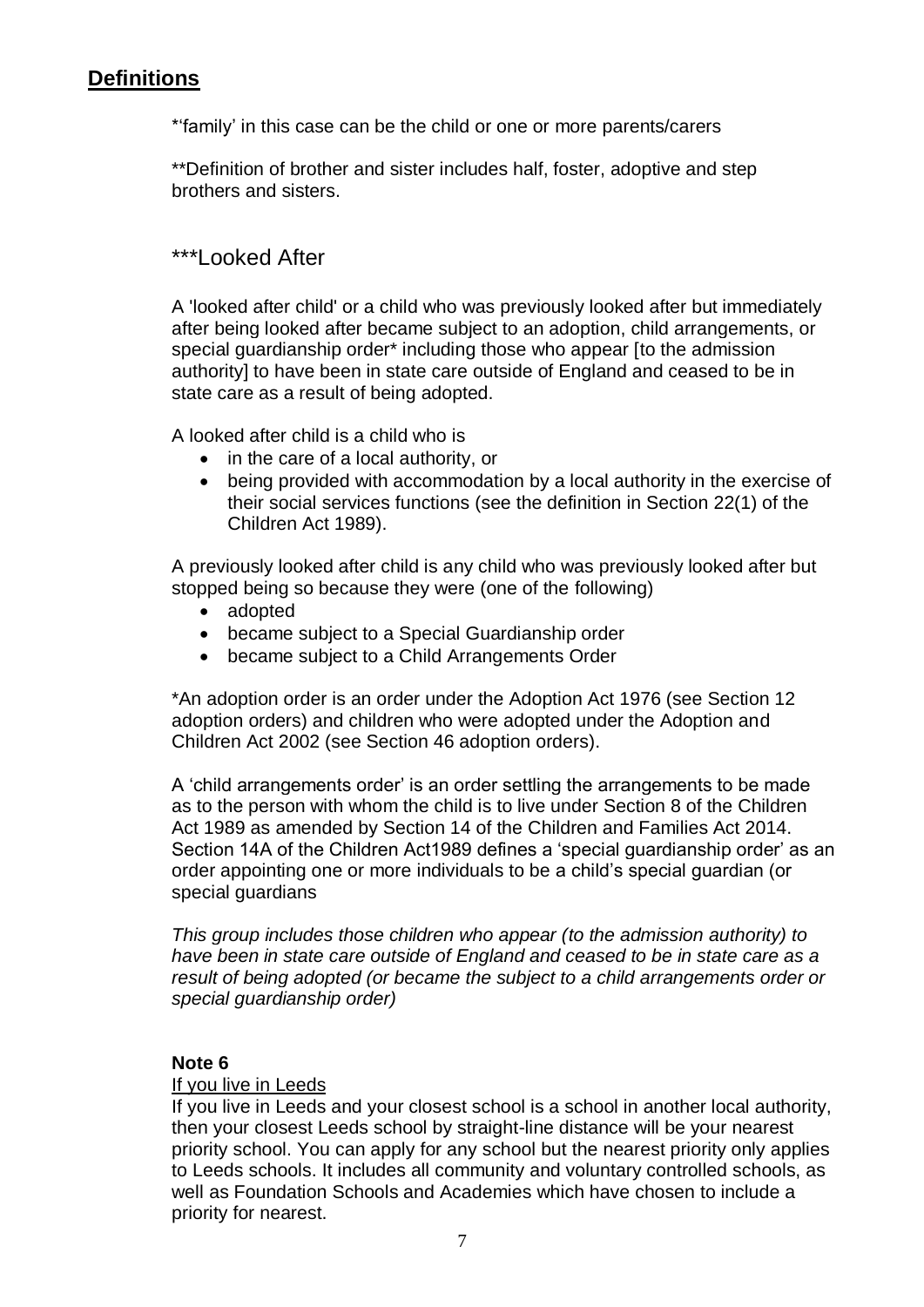### If you don't live in Leeds

If you live in another local authority and the closest school to your home in a straight line is a Leeds community, voluntary controlled, Foundation School, or Academy, you will be given the relevant priority under our admissions policy.

The home address must be the child's permanent address. If parents use a fraudulent address (such as a relative's home) to gain a place the child is not entitled to, the place could be withdrawn.

## **Notes**

- A. Parents seeking a place on religious grounds under "criteria for faith places" should provide details of a Vicar, Priest, Minister or religious leader who can be approached to provide a reference concerning commitment to and attendance at worship. This information is collected via the school's supplementary information form, which is attached to the policy.
- B. It is the responsibility of parents to ensure that all relevant information is given to the school at the time of application.
- C. In support of medical or social reasons, parents should submit written evidence from the appropriate doctor, psychologist, social worker, setting out why it is essential that your child should be admitted to the school. This is necessary because you will be asking the Local Authority to assess your child as having a stronger case than other children. Each case will be considered on its merits in consultation between the school and the Local Authority. To receive this assistance you must contact the SEN Assessment and Provision Service on 0113 3951035.
- D. Attendance at the nursery does not guarantee a place at the school.

We have a clear duty under the Equality Act 2010 to ensure that our teaching is accessible to all pupils, including those who are lesbian, gay, bisexual and transgender (LGBT). Inclusive PSHE will foster good relations between pupils, tackle all types of prejudice, including homophobia, and promote understanding and respect, enabling us to meet the requirements, and live the intended spirit, of the Equality Act 2010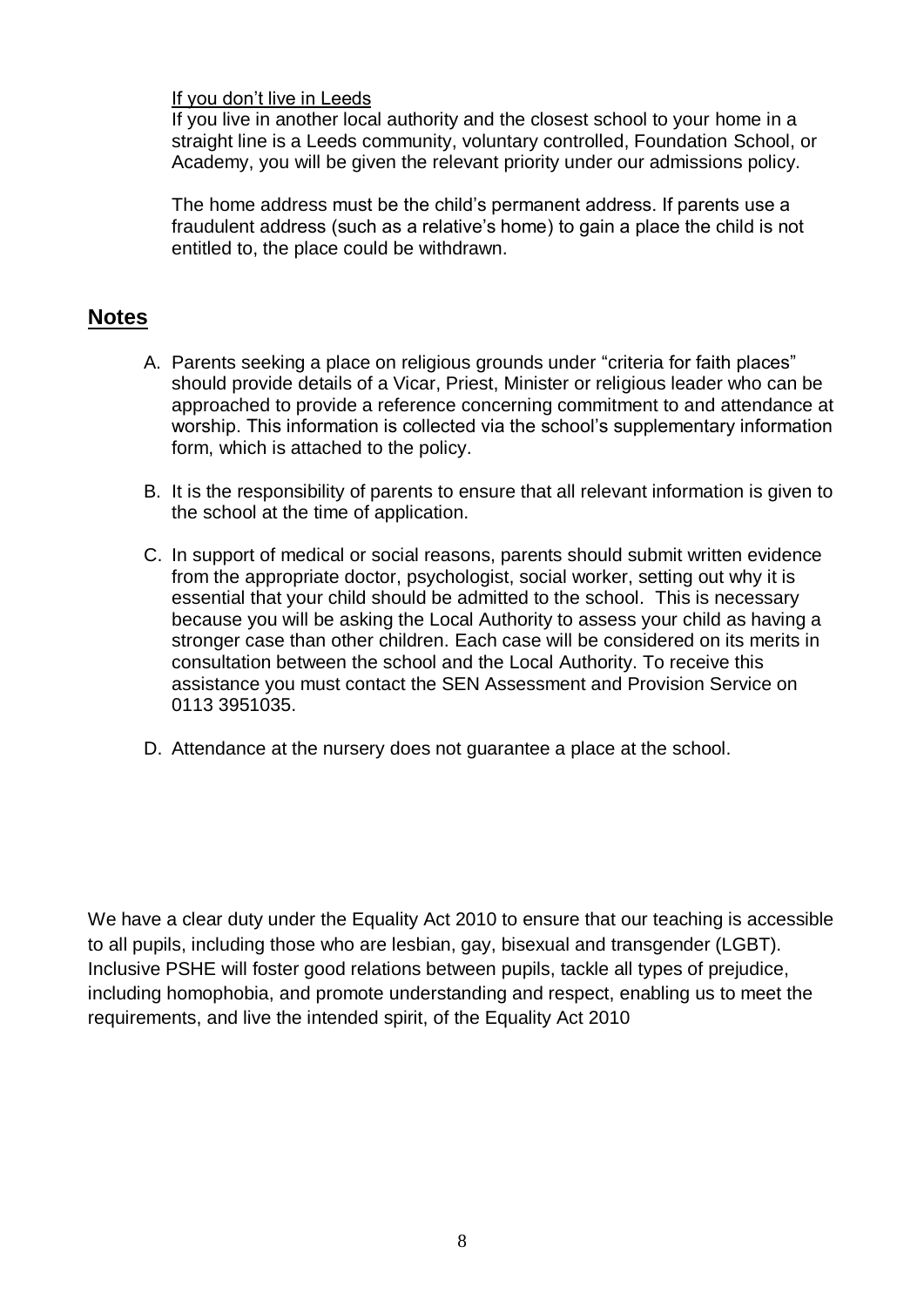## **SUPPLEMENTARY INFORMATION FORM (SIF) FOR ADMISSION TO WHINMOOR ST PAUL'S CHURCH of ENGLAND PRIMARY SCHOOL**

### **Note:**

*It is the parent(s)/carer(s) responsibility to return the SIF to the school by the closing date of 15 th January 2023.*

| Date of Birth |                                  |
|---------------|----------------------------------|
|               |                                  |
|               | Postcode _______________________ |
|               |                                  |
|               |                                  |

Names of brothers/sisters who attend St Paul's and will still be attending when the younger child is due to start

### **TO BE COMPLETED WHERE APPLYING UNDER FAITH PRIORITY CRITERIA**

*In the event that during the period specified (which is the year prior to the date of application) for attendance at worship the church or, in relation to those of other faiths, relevant place of worship has been closed for public worship and has not provided alternative premises for that worship, the requirements of these admissions arrangements in relation to attendance will only apply to the period when the church or in relation to those of other faiths, relevant place of worship or alternative premises have been available for public worship.*

Religious faith **Exercise 1999** 

Church/place of worship attended by parent/child \_\_\_\_\_\_\_\_\_\_\_\_\_\_\_\_\_\_\_\_\_\_\_\_\_\_\_\_\_\_\_

\_\_\_\_\_\_\_\_\_\_\_\_\_\_\_\_\_\_\_\_\_\_\_\_\_\_\_\_\_\_\_\_\_\_\_\_\_\_\_\_\_\_\_

Name and address of Vicar/Priest/Minister/Religious Leader who may be asked for a reference

| I wish to apply for *Local Priority/*Faith Priority Admission place. |  |  |  |  |  |
|----------------------------------------------------------------------|--|--|--|--|--|
|----------------------------------------------------------------------|--|--|--|--|--|

\*delete as appropriate

It is important that you indicate clearly if you are applying for a Local Priority or Faith Priority place for your child.

If the SIF is not completed and returned to the school the application will be treated as one for a Local Priority place.

Signed **Signed Parent/Carer Date** 2

Places will be allocated according to the school's Admission Policy. **Please return** completed SIF to Whinmoor St Paul's C of E Primary School, by 15<sup>th</sup> January 2023.